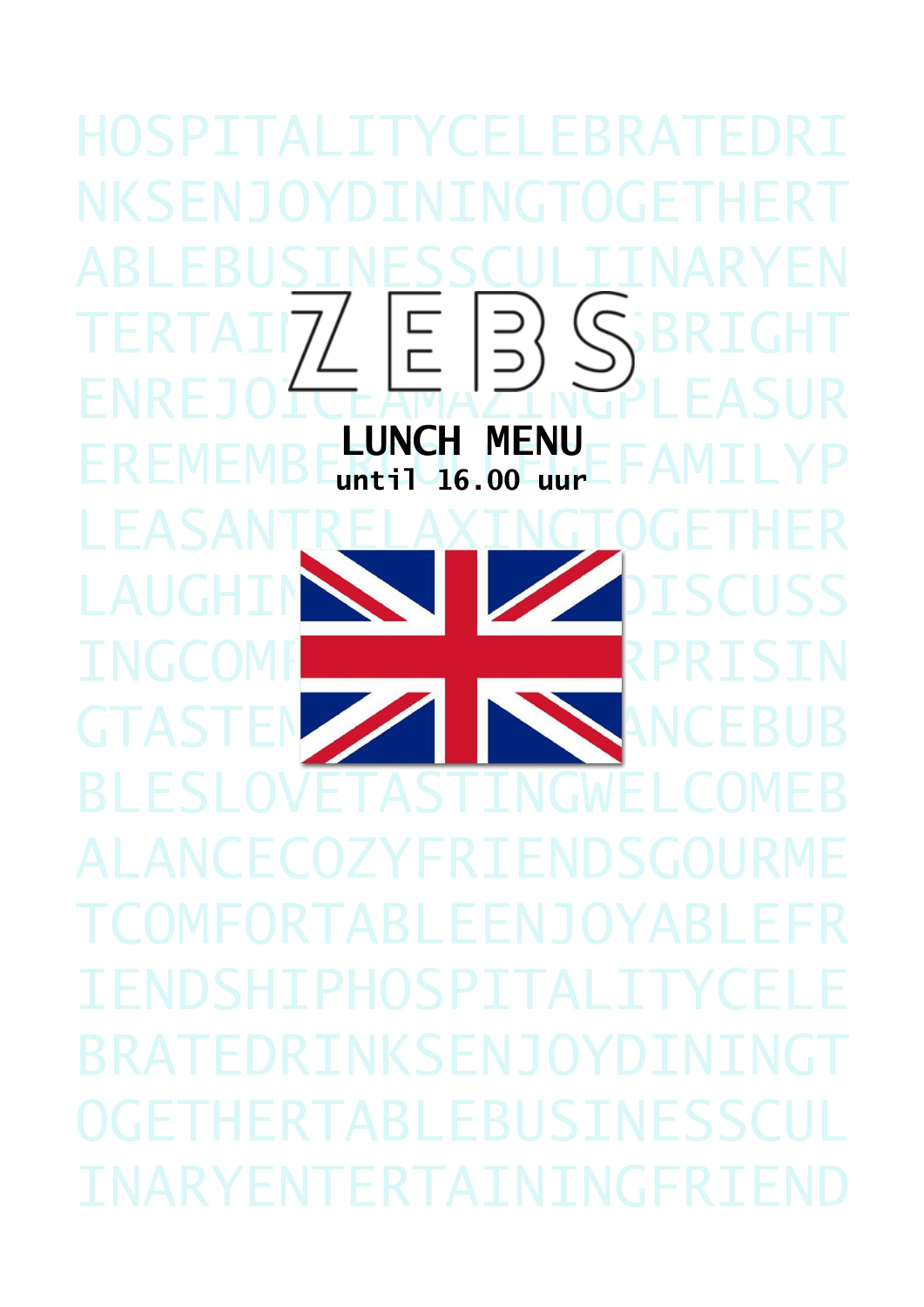## **Sandwich\* caprese:** tomato, mozzarella, avocado and basil pesto **Open-faced sandwich with 3 fried eggs** on farmhouse bread (white or brown) with artisanal ham and/or cheese **Sandwich\* with smoked mackerel rillette,** fennel, capers and pickled onion **Sandwich\* with vitello tonnato:** veal, tuna mayonnaise and fried capers **Sandwich\* with serrano ham**, avocado, tomato, pumpkin and ginger chutney **Sandwich\* with carpaccio of beef**, pine nuts, rucola, Parmesan cheese and truffle sauce *\*keuze uit: focaccia, baguelino multigrain brown, Italian bun, gluten free bread* **SANDWICHES € 10,50 MEAL-SIZED SALADS € 15,50**

**Salad with gemarineerde courgette,** buffelmozzarella, tomberrytomaatjes kruidige belugalinzen, raita, krokante filo **Salad with bieten,** manchego, paranoten, waterkers en dressing van vadouvan en canteloupe-meloen **Salad with carpaccio of beef,** truffle sauce, rucola, pine nuts and parmesan cheese SOUP  $\epsilon$  7,50 **Gazpacho van komkommer** met pittige gamba's, Turkse yoghurt en munt **Mosterdsoep,** sherry, coulis van groene kruiden en lamspasteitje **WARM klein € 13,00 groot € 19,50Tortellini gevuld met kweepeer en kaas,** rucolapesto, cabrales, witlof en postelein **GLUTEN** 

**Runderbavette,** gebrande andijvie, uitgebakken pancetta, aardappelmousseline en jus van sjalot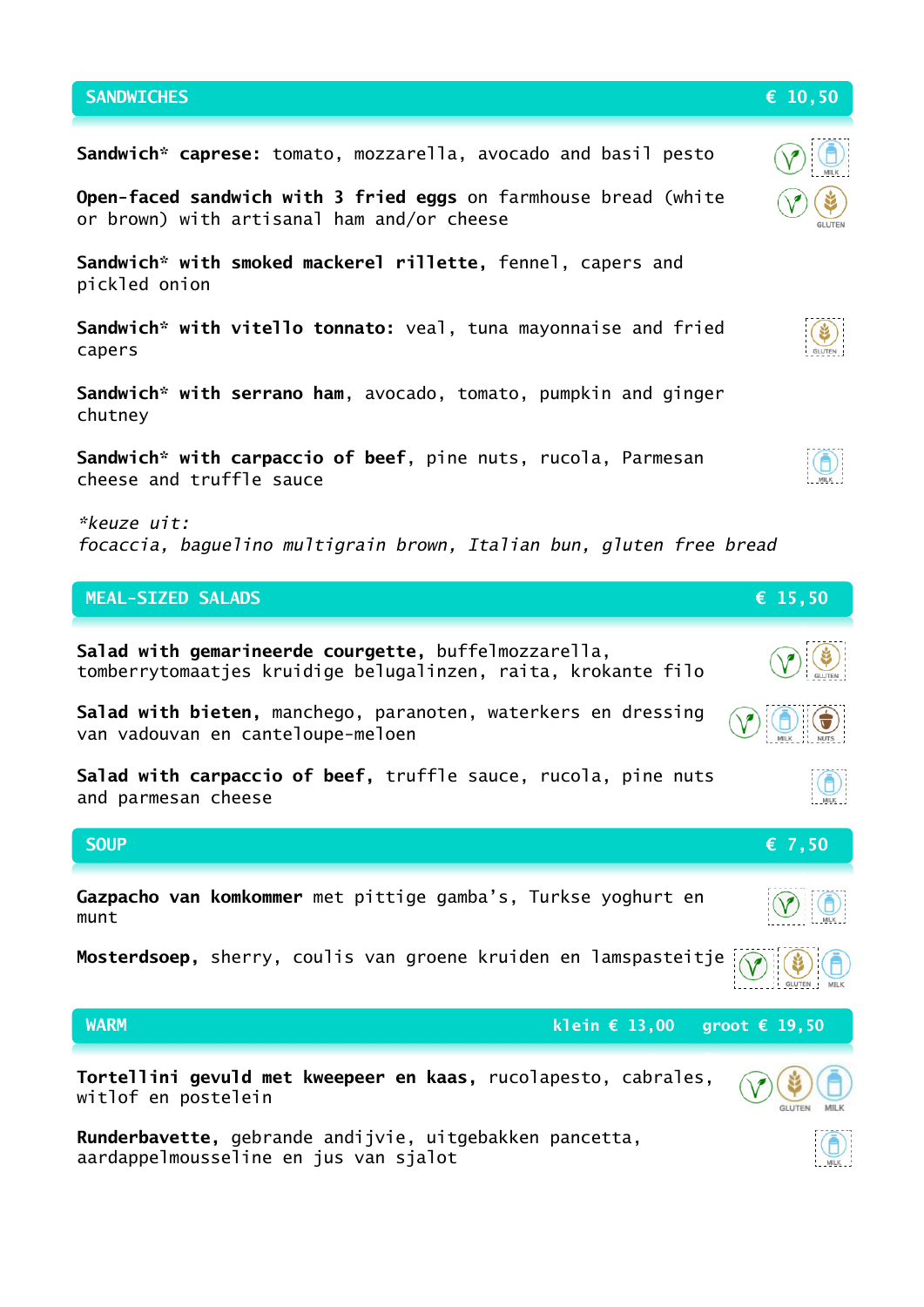## **DESSERT € 9,00 Chocoladetaart met kardemom, saffraan en koffie**, rozenwateryoghurt en honingfilo **Eton Mess 'mediterraanse stijl':** aardbeien, meringue, Griekse-隐 yoghurtroom, amandelcrumble, granaatappelmelasse, appelvlierbloesemgelei **Rabarber-tiramisu,** gekonfijte kumquats, kaneel **White chocolate parfait,** brittle, roasted meringue, raspberry sauce and rose pepper sticks **4 cheeses with crackers, fig-almond bread and walnuts**  (suppl. € 2,50) **Platter with sweets**; five different types of sweets (€ 7,00) Š **SPECIALE COFFEE**Iced Coffee Regular ......................................................... € 4,05 Iced Coffee Flavored\* with whipped cream .................................... € 4,25 Latte special\* .............................................................. € 4,05 *\* Choises: crème brûlée; chocolate; gingerbread; cinnamon; cocos; pumpkin spice; salted caramel; orange; Tiramisu* Brasil Coffee ............................................................... € 7,75 French Coffee ............................................................... € 7,75 Irish Coffee ................................................................ € 7,75 Italian Coffee .............................................................. € 7,75

| <b>COFFEE</b>           |                 | <b>TEA</b>                                       | $\epsilon$ 3,00 |
|-------------------------|-----------------|--------------------------------------------------|-----------------|
| Ristretto               | € 2,75          | Thee Betjeman and Barton                         |                 |
| Espresso                | $\epsilon$ 2,75 | Autum blend Bouquet de manon                     |                 |
| Doppio                  | $\epsilon$ 3,75 | Camomille Darjeeling                             |                 |
| Americano               | $\epsilon$ 2,75 | Earl grey                                        |                 |
| Lungo                   | $\epsilon$ 2,75 | Jasmijn                                          |                 |
| Espresso macchiato      | $\epsilon$ 3,00 | Japan sencha                                     |                 |
| Doppio macchiato        | $\epsilon$ 4,05 | Lundi light                                      |                 |
| Cappuccino              | $\epsilon$ 3,00 | Melange pouchkine                                |                 |
| Cappuccino coconut milk | $\epsilon$ 3,50 | Quatre fruits rouge                              |                 |
| Cortado                 | $\epsilon$ 3,00 | Rooibos jardin rouge                             |                 |
| Flat white              | $\epsilon$ 4,00 | Tisane du berger                                 |                 |
| Latte                   | $\epsilon$ 3,25 | Verveine                                         |                 |
| Latte macchiato         | € 3,75          | Fresh ginger tea, honey, lemon<br>Fresh mint tea |                 |

Spanish Coffee .............................................................. € 7,75